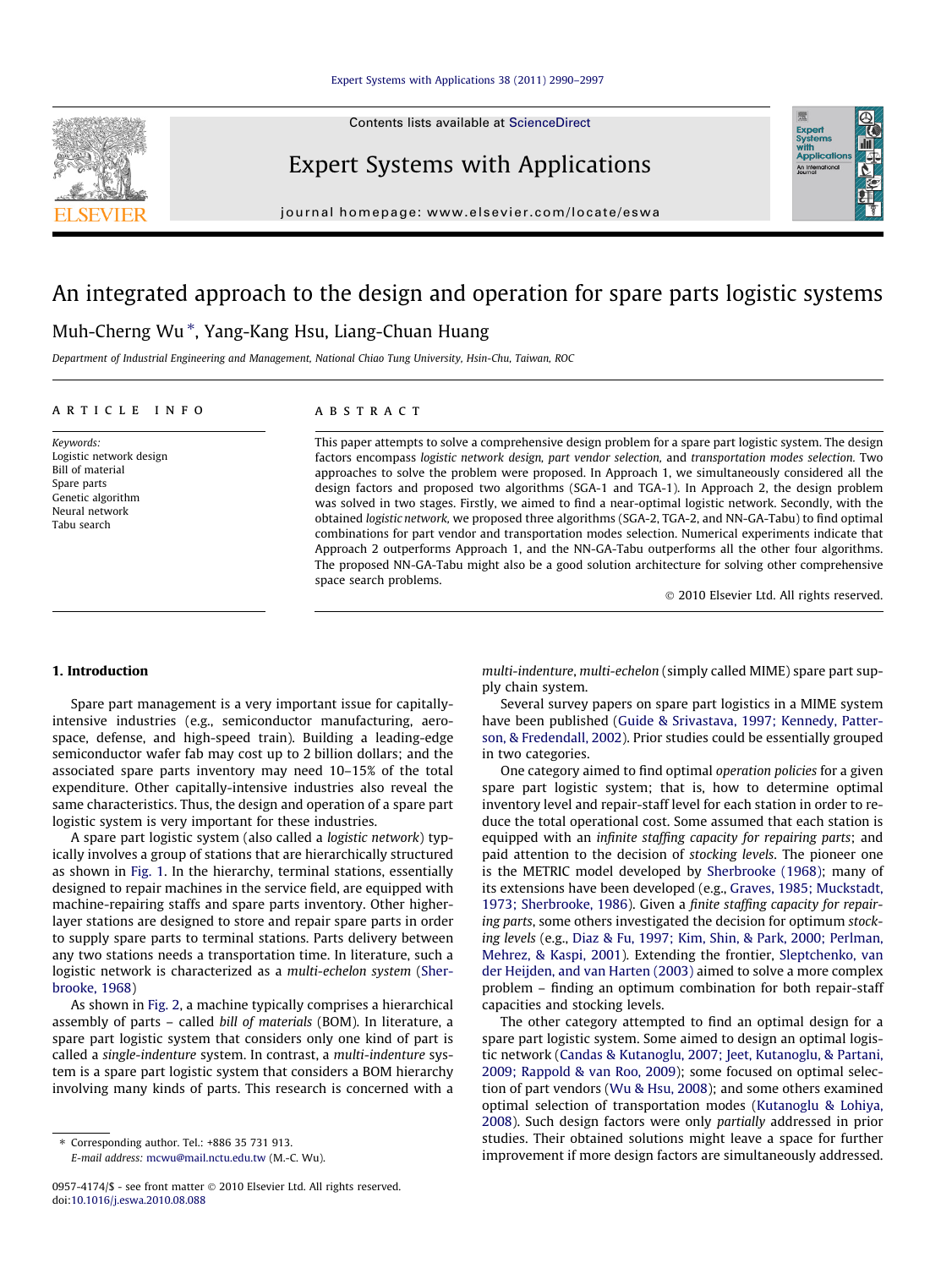<span id="page-1-0"></span>



Fig. 2. The BOM hierarchy of each machine.

Yet, such a comprehensive inclusion of design factors may require formidable computational efforts.

In this paper, we attempt to solve a comprehensive design problem for a spare part logistic system. The design factors encompass logistic network design, part vendor selection, and transportation modes selection. Two approaches to solve the problem were proposed.

In Approach 1, all the design factors are simultaneously considered. That is, a new solution could be generated by varying the selection for any of the design factors. Based on such a solution representation, two meta-heuristic algorithms were proposed to solve the design problem. The two algorithms, adapted from literature ([Goldberg, 1989; Tsai, Liu, & Chou, 2004](#page--1-0)), are respectively called SGA-1 (simple genetic algorithm in Approach 1) and TGA-1 (Taguchi genetic algorithm in Approach 1).

Approach 2 decomposes the design problems into two subproblems. That is, we solve the design problem in two stages. In stage 1, we focus on finding a near-optimal logistic network, by the application of a technically sound heuristic rule. In stage 2, with the obtained logistic network, we proposed three meta-heuristic algorithms to find optimal combinations for part vendor and transportation modes selection. The three algorithms are called SGA-2 (simple genetic algorithm in Approach 2), TGA-2 (Taguchi genetic algorithm in Approach 2), and NN-GA-Tabu (neural network-genetic algorithm-tabu-search).

Numerical experiments indicate that Approach 2 outperforms Approach 1. This advocates the use of a problem-decomposition approach in solving a large-scale problem, if a technically sound heuristic rule can be found. Of the three algorithms in Approach 2, the NN-GA-Tabu outperforms the other two both in solution quality and computation time. We developed the NN-GA-Tabu based on two ideas. First, we develop an efficient yet rough performance evaluator to quickly justify a solution. Second, we use GA to find a quality solution and then use a tabu-search (a local tuning process) to obtain an improved one.

The remainder of this paper is organized as follows: Section 2 describes the problem in more detail. Section [3](#page--1-0) formulates the comprehensive design problem and analyzes possible ways to solve the problem. Section [4](#page--1-0) describes the two algorithms in Approach 1. Section [5](#page--1-0) describes the solution architecture of Approach 2 and the proposed NN-GA-Tabu algorithm. Experiment results of all the five algorithms are compared in Section [6](#page--1-0). Concluding remarks are in the last section.

#### 2. Problem statement

In this research, machines are capitally-intensive and their availabilities are very important. Machine availabilities are determined by the installing levels of two resources: (1) spare part inventory and (2) repair-staffs. Having a higher installing level for any of the two resources would lead to higher machine availabilities, yet at a price of incurring higher costs. How to make such a trade-off decision is critical to capitally-intensive industries.

As shown in Fig. 2, the BOM of a machine is a hierarchy comprising many assembly/parts. An assembly/part hereafter is called an item. The failure of each item follows a Poisson process. With long-lead times for acquisition, all items if failure need to be repaired. Repair time is an exponential distribution and first-comefirst-serve policy is adopted.

The failure of any item in the BOM would lead to machinedown and reduce its availability. Quick replacement of the failure item can alleviate the effect of machine unavailability. This is achievable by installing a high stocking level, yet would incur higher inventory costs. By installing a higher level of repair-staffs, we would shorten the failure duration of items and consequently